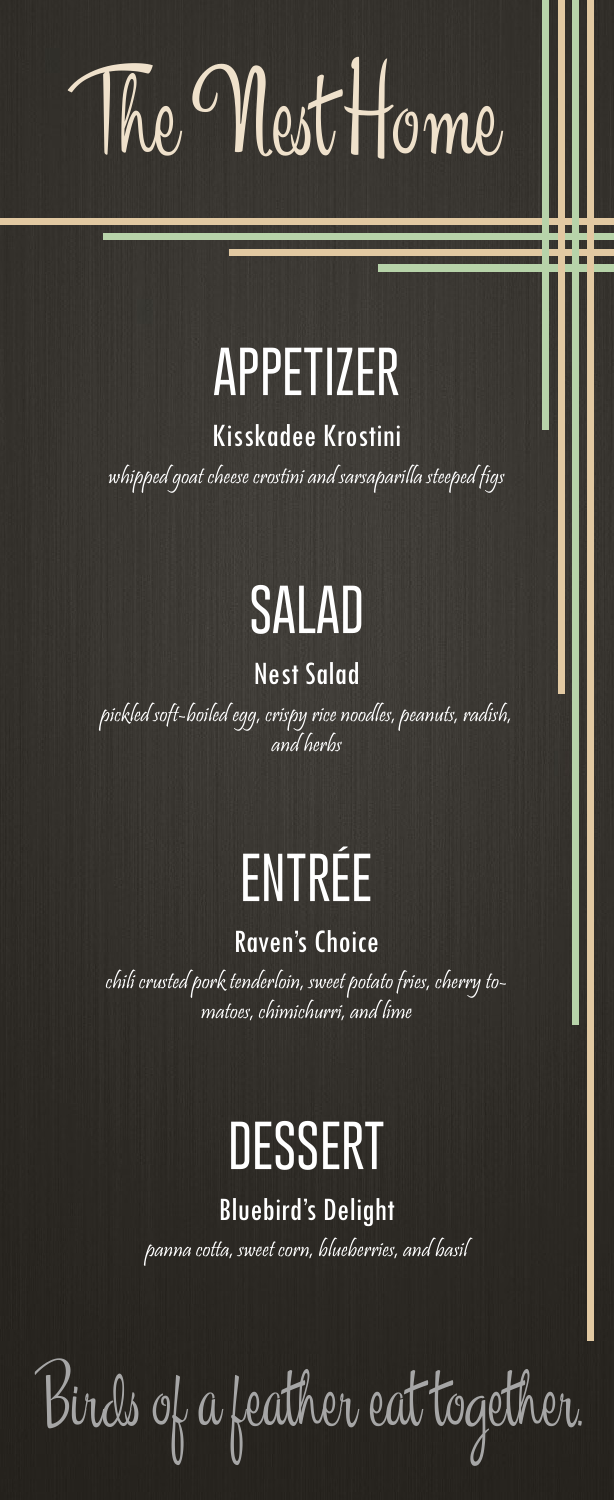The Nest Home

## **APPETIZER**

Cardinal Crostini

marinated tomato and anchovy crostini

## **SOUP**

#### Eyrie's Elixir

grape and almond gazpacho, crisp ham, and mint

## **ENTRÉE**

Flamingo's Choice

shrimp and grits, roasted mushroom and corn salsa

## **DESSERT**

#### Berrypecker Bliss

shortbreads, macerated strawberries, and cardamom cream

Birds of a feather eat together.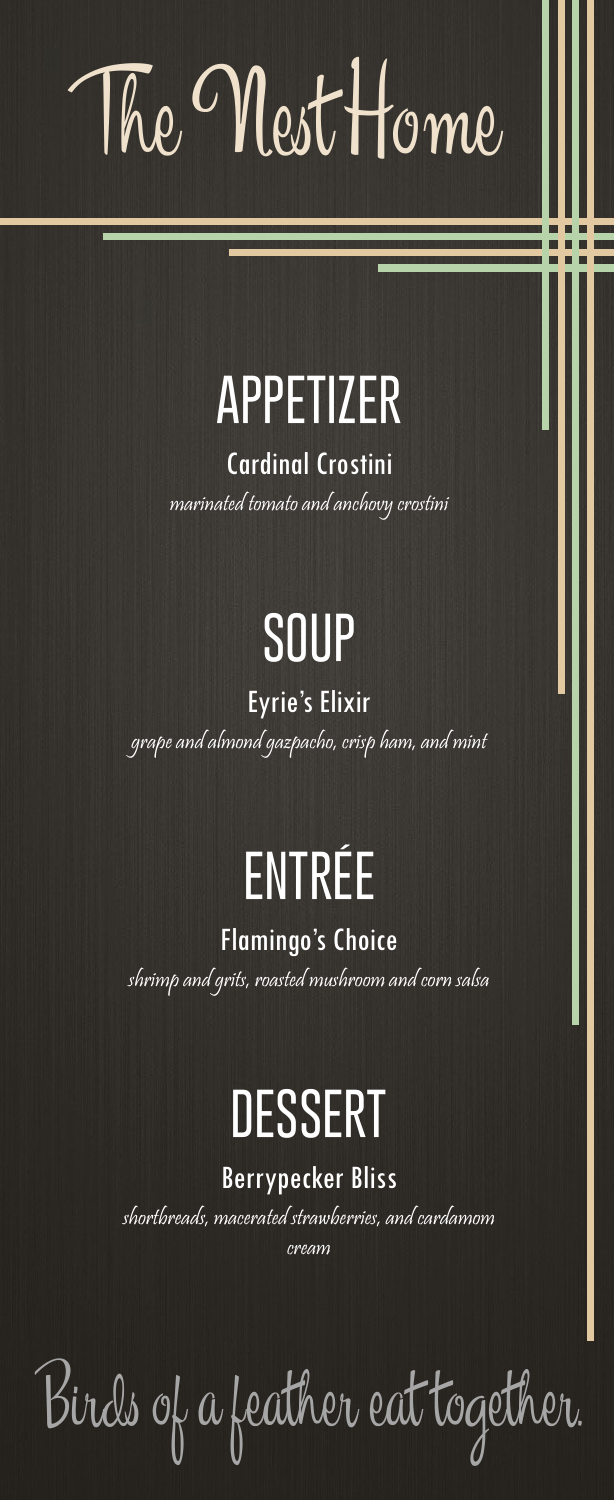Kisskadee Krostini

| cayenne pepper |
|----------------|
| sarsparilla    |
| fias           |
| olive oil      |
|                |

- 1. Mix goat cheese and heavy cream until spreadable; season with salt and cayenne pepper.
- 2. Slice baguette 1/4 inch thick, drizzle with olive oil, and bake at 350°F until golden brown (around 10 minutes).
- 3. Bring sarsaparilla to a boil, reduce by half, and pour over the dried figs.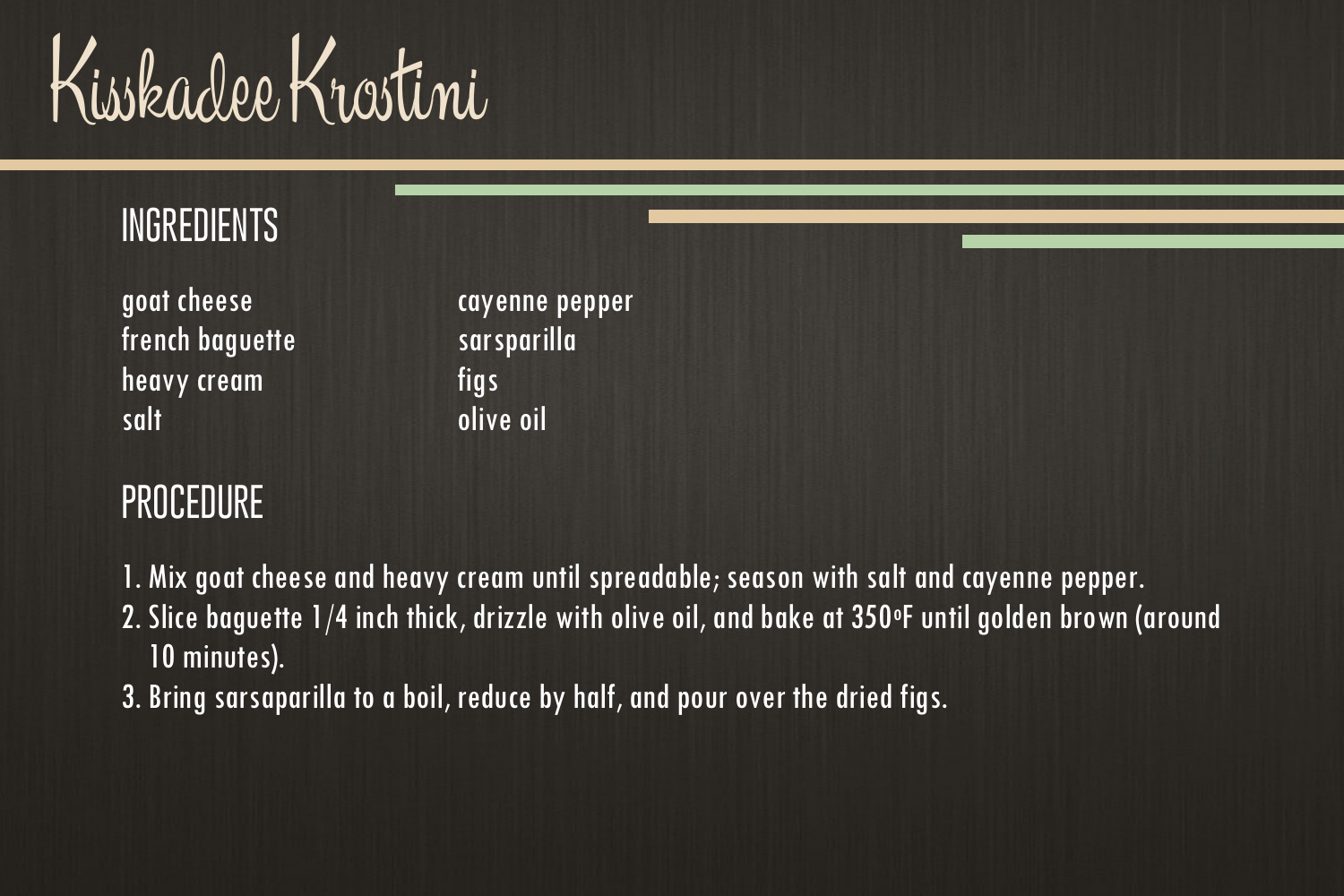Nest Salad

salt peanuts eggs parsley basil cilantro

water and the rice noodles vinegar radish (with greens)

- 1. Bring water to a boil with salt and vinegar, submerge eggs, cook for seven minutes, then plunge directly into an ice bath. Peel eggs and set aside.
- 2. Bring cooking oil to 375oF and fry rice noodles until crispy.
- 3. Shave radish and pick the herbs, dressing with fresh lemon juice and olive oil. Salt and pepper to taste.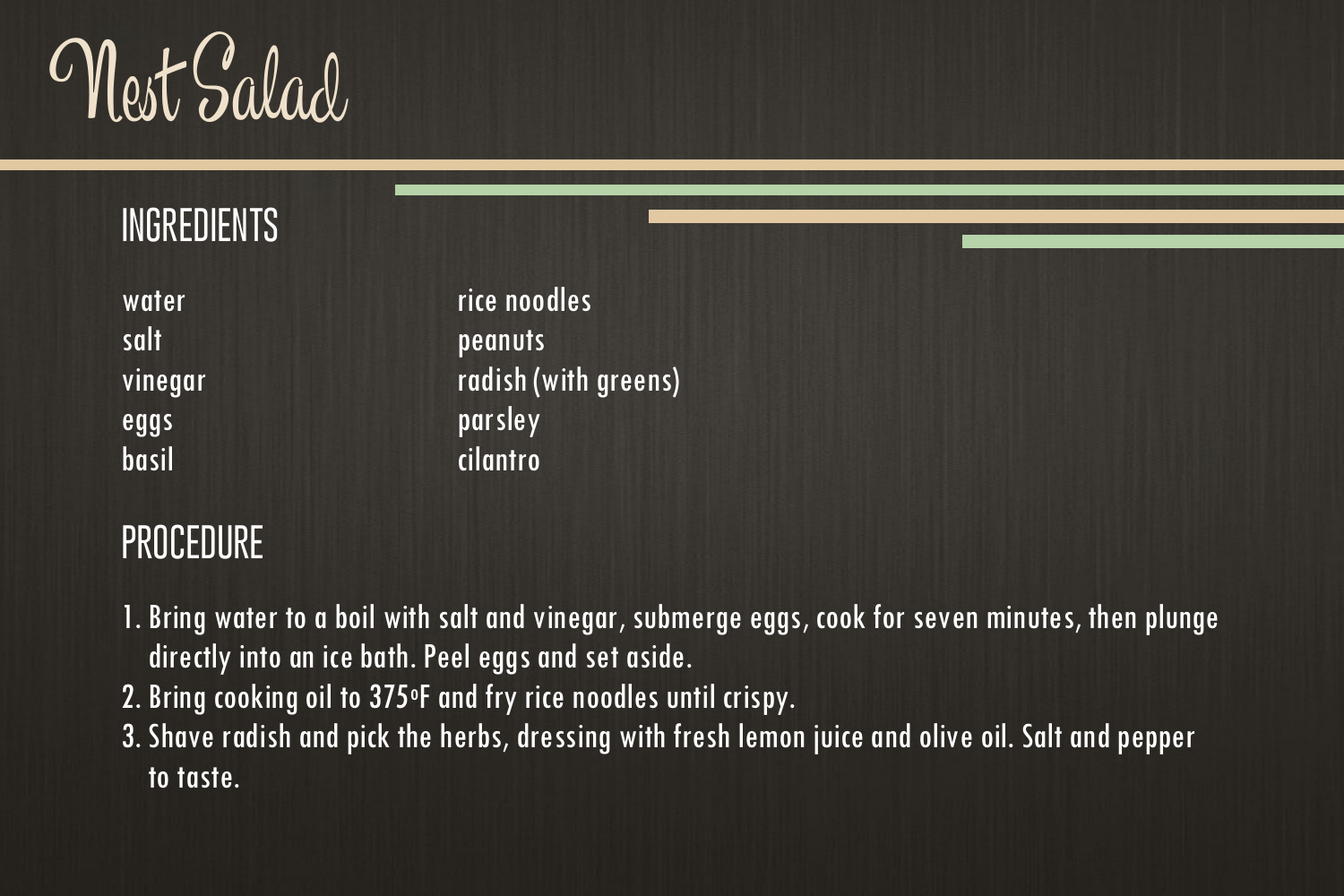

black pepper cilantro

#### garlic parsley cherry tomatoes lime vinegar sweet potatoes olive oil cayenne pepper

salt chipotle in adobo pork tenderloin

#### **PROCEDURE**

1. Place about 2 cups of parsley into food processor with 4 garlic cloves, 1/4 cup cilantro, 1/4 cup vinegar, 1/2 tsp. salt, 1/2 tsp cayenne pepper, and fresh ground black pepper to taste. Process ingredients until finely chopped, then slowly add 1 cup olive oil while processor is running. Scrape down sides of bowl with spatula and pulse to thoroughly combine mixture. Chill for at least 2 hours. Stir and season to taste before serving.

- 2. Place meat in re-sealable plastic bag with chipotle, garlic, salt, and pepper. Evacuate air from bag then place in water bath set to 165°F for at least 1 hour (meat cannot be overcooked).
- 3. Preheat oven to 450°F. Cut sweet potatoes into 1/4"x1/4" strips. Lightly cover strips with olive oil, salt, and pepper. Line baking sheet with parchment paper and arrange fries into single layer and bake for about 20 minutes or until tender and brown, turning occasionally.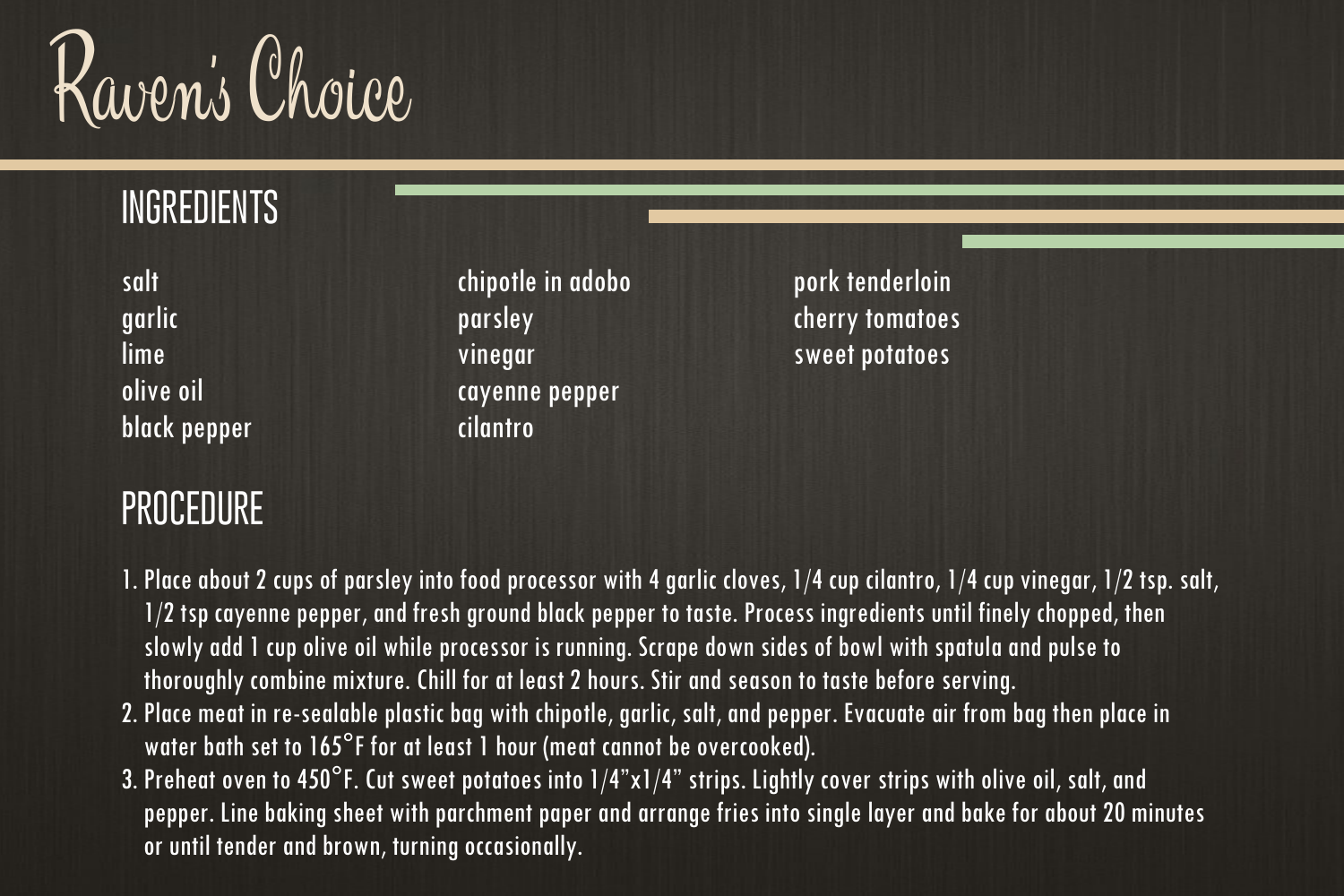Bluebird's Delight

| milk        | corn        |
|-------------|-------------|
| heavy cream | salt        |
| gelatin     | blueberries |
| sugar       |             |

#### **PROCEDURE**

1. Pour 1 cup milk into bowl. Sprinkle 1 tablespoon gelatin into milk and let stand 3-5 min. 2. Place mixture into saucepan and stir over medium heat for 5 min. DO NOT BOIL. 3. Add 1 tablespoon sugar, 3 cups cream, and a dash of salt. Stir until dissolved. 4. Remove from heat and fill wine glasses to half with mixture. Chill for at least 6 hours.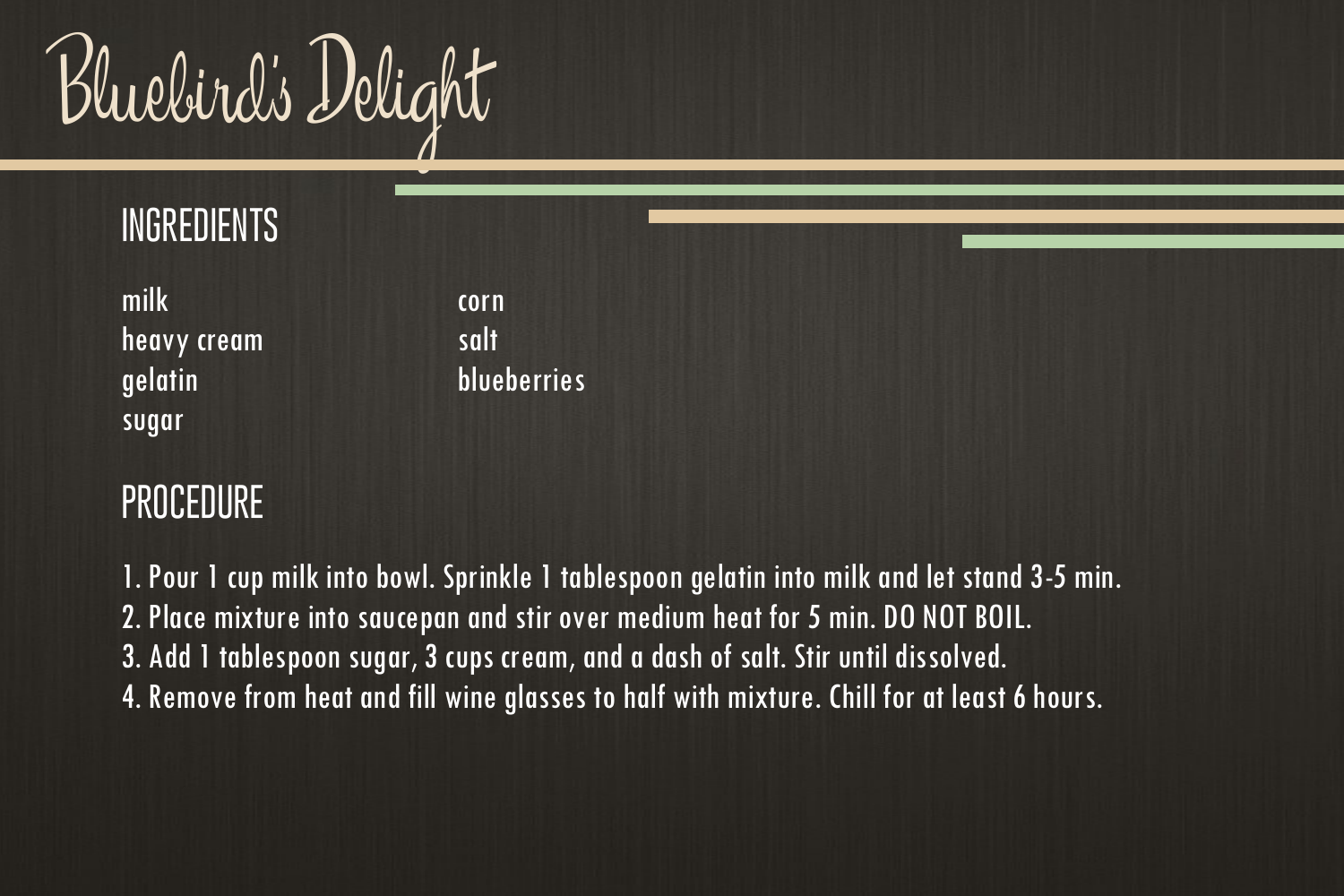Cardinal Crostini

| cherry tomatoes | anchovies |
|-----------------|-----------|
| french bagvette | olive oil |
| vinegar         | basil     |
| salt            | parsley   |
| pepper          | garlic    |

- 1. Combine vinegar, salt, pepper, olive oil, and herbs in bowl. Place tomatoes in serving dish and coat with dressing. Let marinate for at least 2 hours before serving.
- 2. Slice baguette 1/4 inches thick, drizzle with olive oil, and bake at 350°F until golden brown (about 10 minutes).
- 3. Serve with anchovies and tomatoes.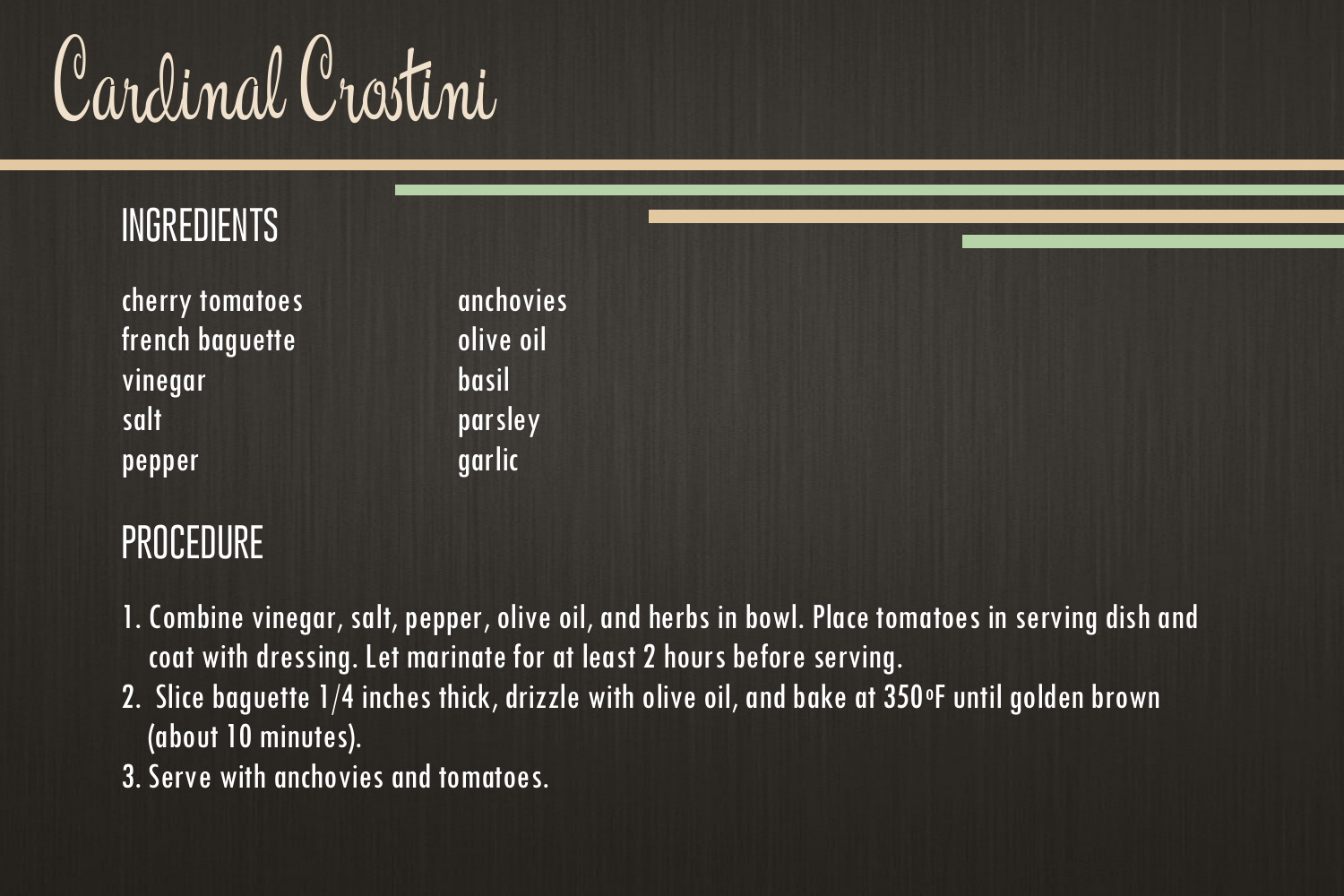Eyrie's E lixir

| grapes         | vine |
|----------------|------|
| almonds        | ham  |
| cucumber       | salt |
| cayenne pepper | milk |
| olive oil      | heav |
| mint           | blac |
| onion          |      |

vinegar heavy cream black pepper

- 1. Blend grapes, onion, cucumber, almonds, vinegar, cream, milk, and olive oil until combined. Chill for at least 2 hours.
- 2. Lightly coat skillet with olive oil and fry thin ham slices until crispy.
- 3. Serve in well-chilled, shallow soup bowls with crisped ham and mint garnish.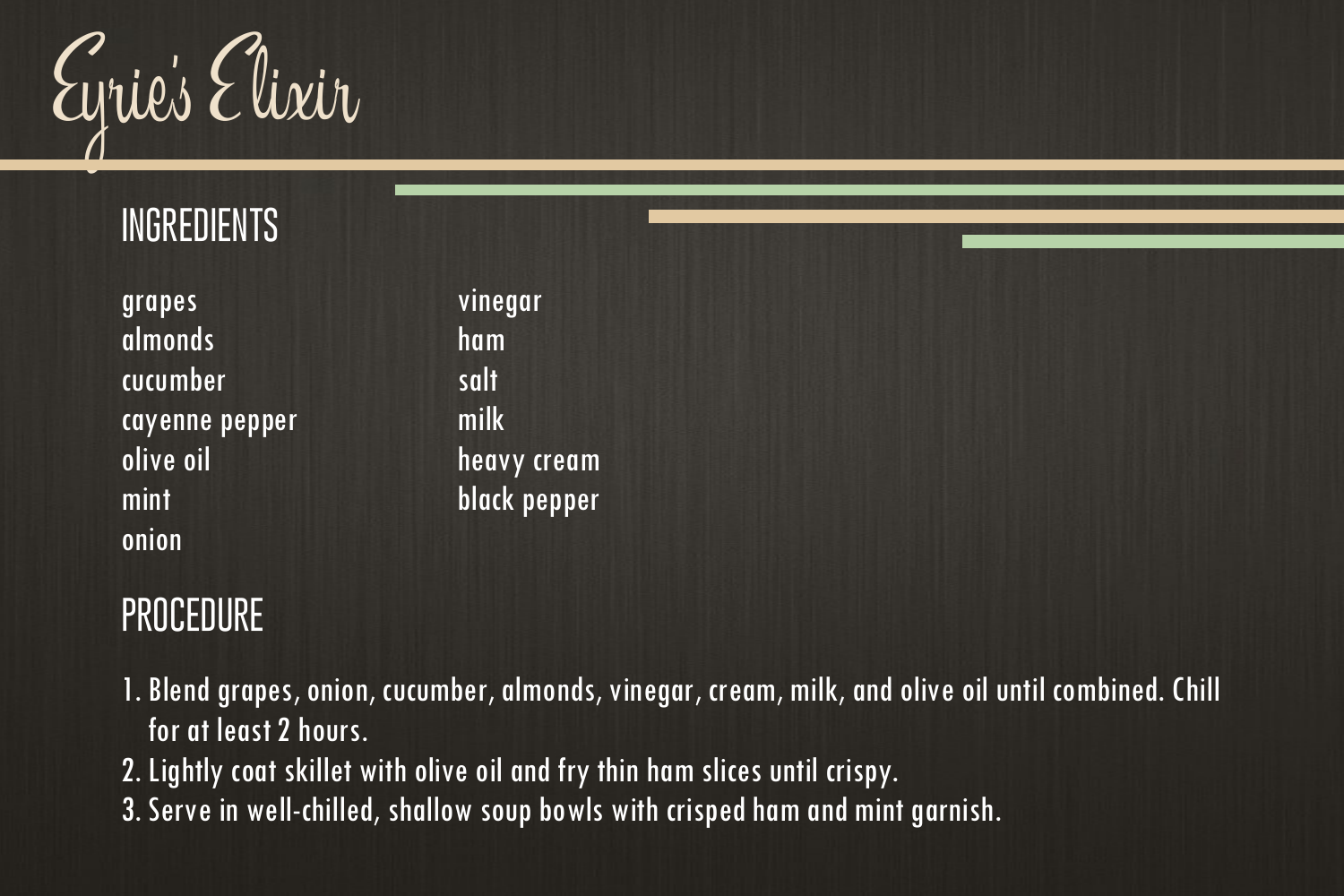

| shrimp        | red onion | cherry tomatoes |
|---------------|-----------|-----------------|
| grits         | ham       | corn            |
| <b>butter</b> | lemon     | basil           |
| garlic        | parsley   | vinegar         |

- 1. Coat corn in olive oil and roast at 400°F for about 12 minutes.
- 2. Cut tomatoes, strain seeds, coat in oil, and roast for 15 minutes at 400°F. Save juices, peel and cut tomatoes.
- 3. Place 1 cup chopped onion in non-reactive bowl with vinegar and let marinate until color changes.
- 4. Combine juices, tomatoes, corn, and onion mixture with 1/3 cup olive oil and basil. Toss well and serve with entrée.
- 5. Boil grits until water is absorbed (4:1 cups water/grits). Remove from heat and stir in butter.
- 6. Fry shrimp in light butter until they turn pink. Add diced ham, parsley, onion, garlic ,and squeezed lemon juice. Sautee for 3 minutes.
- 7. Spoon grits into serving bowl. Add shrimp mixture and combine well. Serve immediately.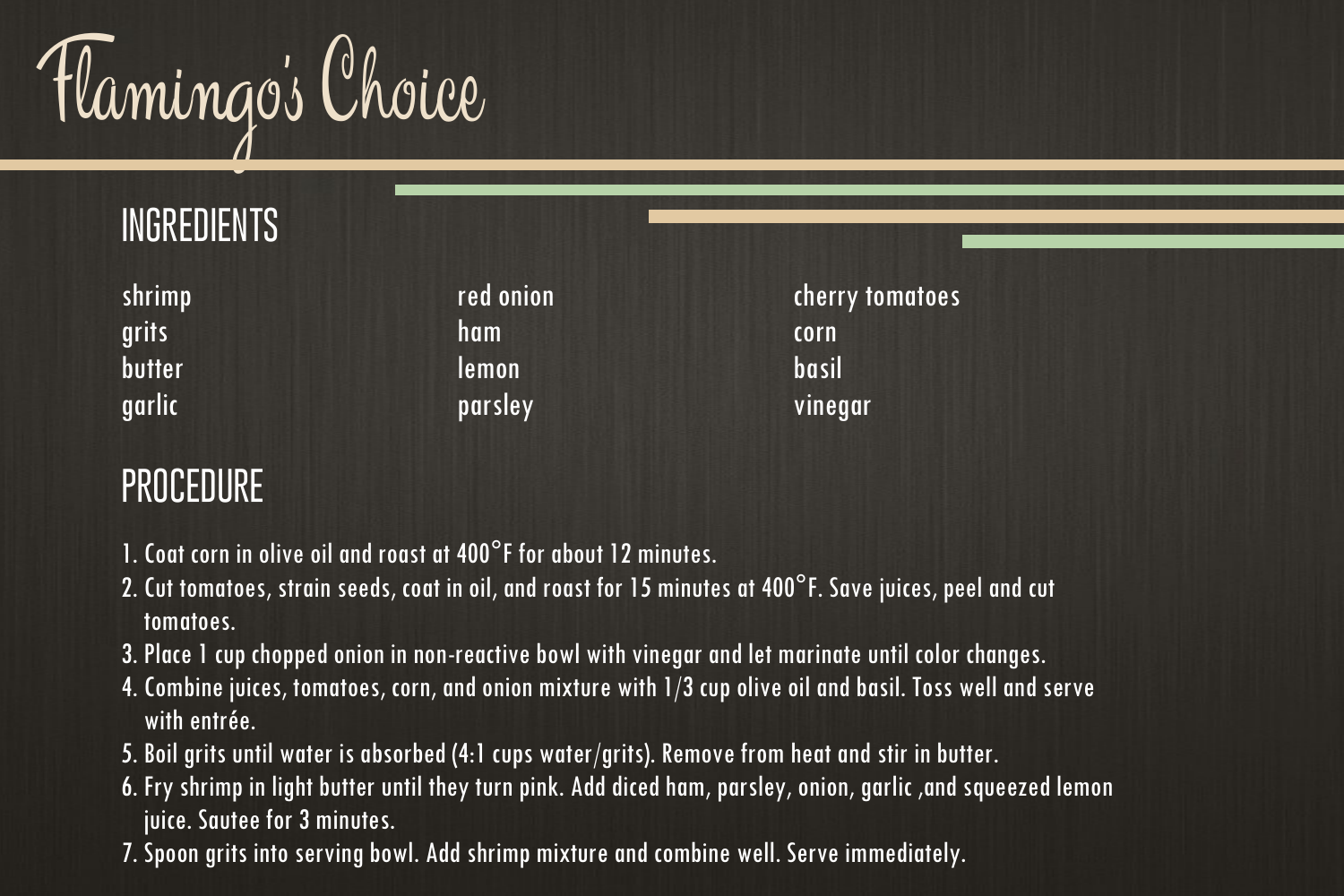

| butter              | sugar       | milk         |
|---------------------|-------------|--------------|
| vanilla             | flour.      | cardamom     |
| <b>strawberries</b> | heavy cream | , egg yolks! |

#### **PROCEDURE**

- 1. Preheat oven to 350°F. Cream together 3/4 cup sugar, 1 cup butter, and 2 tsp vanilla in a medium-sized bowl.
- 2. Roll dough 1/2" thick on lightly floured surface. Cut into squares and place 1/2" apart on ungreased baking sheet. 3. Bake 14-16 minutes or until bottoms are light golden brown. Remove immediately to wire rack and cool for 30

minutes.

- 4. Slice 2 pints of strawberries and lightly coat with sugar. Let sit for at least 2 hours.
- 5. Place 2 tbsp. crushed cardamom pods into saucepan over medium heat and brown for 5 minutes.
- 6. Pour 1 cup heavy cream, 1 cup Milk, 1/4 cup sugar, and 1/2 tsp vanilla into saucepan. Bring to boil while stirring.
- 7. Whisk 4 egg yolks and another 1/4 cup sugar in separate bowl. Slowly pour hot mixture into bowl, then return it to saucepan. Stir over med-low heat until custard is thick enough to coat the back of the spoon, about 2 min.
- 8. Chill for about 3 hours and strain into pitcher before serving.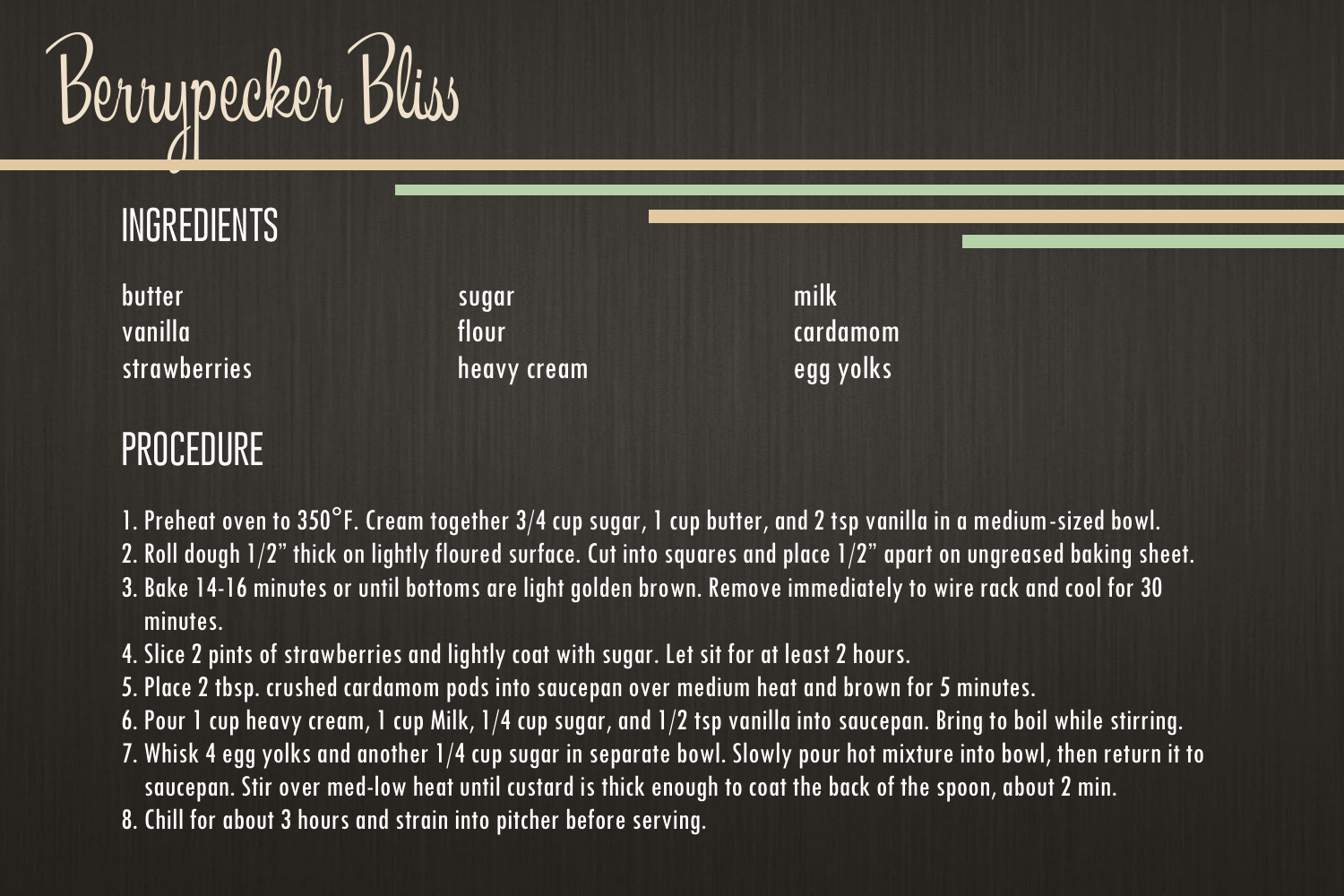# Ingredients

goat cheese cayenne pepper french baguette Sarsaparilla heavy cream figs salt olive oil water rice noodles peanuts vinegar radish (with greens) eggs parsley basil cilantro chipotle in adobo pork tenderloin garlic cherry tomatoes lime sweet potatoes olive oil black pepper milk corn gelatin blueberries sugar